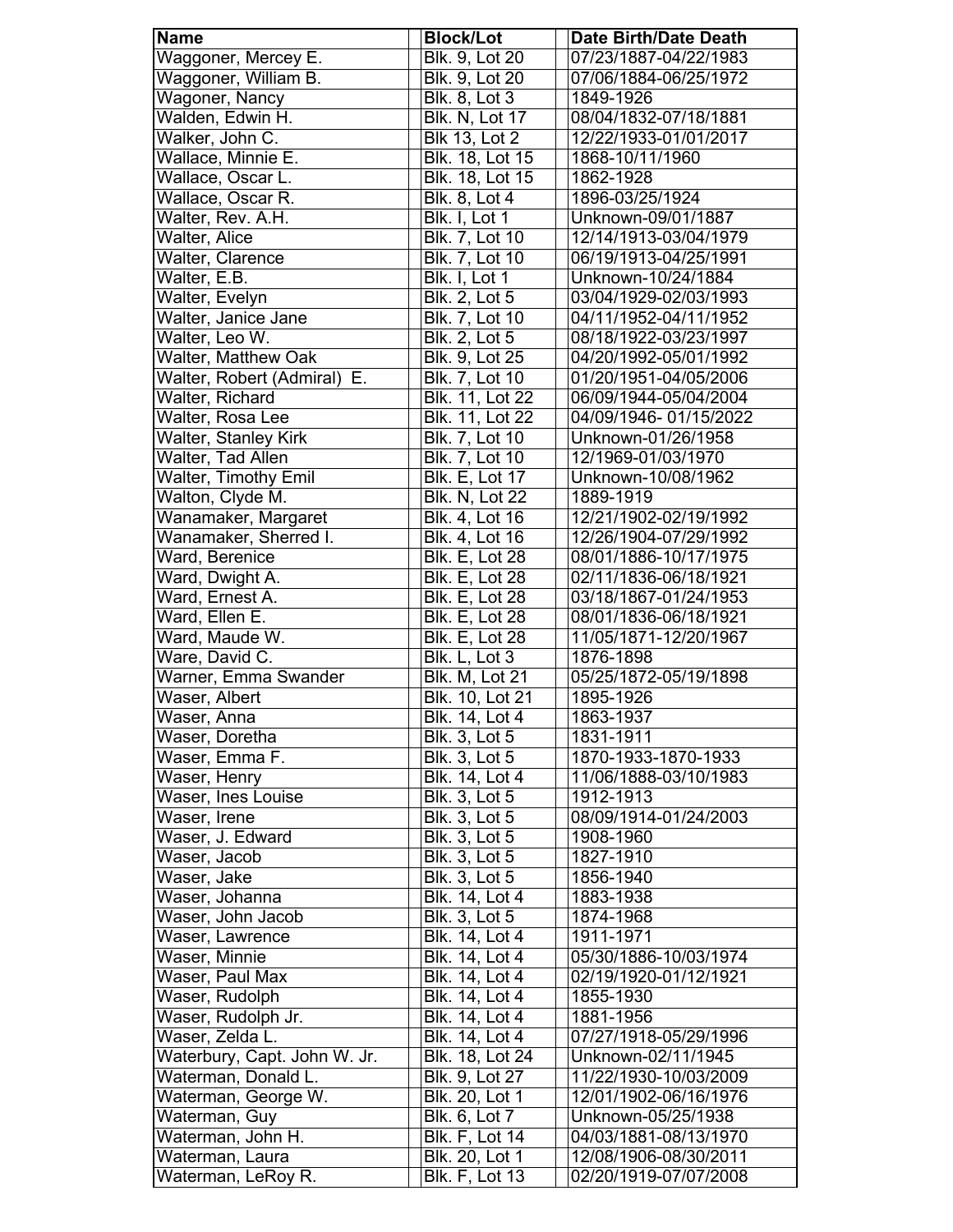| Waterman, Mary T.          | Blk. 9, Lot 27                     | 02/02/1932-12/19/2008              |
|----------------------------|------------------------------------|------------------------------------|
| Waterman, Wave J. Dabner   | Blk. F, Lot 14                     | 01/25/1892-12/13/1980              |
| Waterman, Velma            | <b>Blk. F, Lot 13</b>              | Unknown                            |
| Waterman, Willis D.        | <b>Blk. F, Lot 14</b>              | 01/23/1925-02/07/1968              |
| Watson, Abigail            | <b>Blk. J, Lot 22</b>              | 07/14/1821-11/05/1902              |
| Wayland, E. Michael        | Blk. 16, Lot 25                    | 02/02/1933-11/18/2003              |
| Wayland, Hila L.           | Blk. 16, Lot 25                    | 12/20/1901-01/28/1990              |
| Wayland, Infant            | Blk. 16, Lot 25                    | 04/09/1926-04/10/1926              |
| Wayland, John F.           | Blk. 16, Lot 25                    | 03/21/1899-02/10/1967              |
| Wayland, John F. (Jack)    | Blk. 16, Lot 25                    | 1929-04/12/1980                    |
| Weakley, Emanuel J.        | Blk. 6, Lot 13                     | 02/27/1840-03//07/1907             |
| Weakley, Florence          | Blk. 6, Lot 13                     | 04/04/1884-06/30/1941              |
| Weakley, Harriette Stumpff | Blk. 6, Lot 13                     | 05/06/1846-07/02/1927              |
| Weakley, R.A.              | Blk. Q, Lot 3                      | 1844-10/04/1865                    |
| Weakley, Orville D.        | Blk. 6, Lot 13                     | 01/02/1877-08/16/1951              |
| Weber, Beatrice            | Blk. 5, Lot 12                     | 02/11/1965-07/17/2011              |
| Weber, Catherine I.        | Blk. 9, Lot 12                     | 1897-08/02/1978                    |
| Weber, Charles             | <b>Blk. 9, Lot 12</b>              | 09/16/1882-09/26/1971              |
| Weber, Frank               | <b>Blk. J, Lot 16</b>              | Unknown                            |
| Weber, Mary Alice          | Blk. 5, Lot 12                     | 12/17/1940-11/07/2018              |
| Weber, Steven              | Blk. 20, Lot 25                    | 05/18/1957-09/09/1957              |
| Weckrley, Henry J.         | Blk. 22, Lot 10                    | 11/06/1894-11/18/1978              |
| Weckrley, Jay              | Blk. 22, Lot 10                    | 01/25/1931-02/09/1951              |
| Weckrley, Ruth E.          | Blk. 22, Lot 10                    | 1895-01/03/1980                    |
| Weeden, Merrill L.         | <b>Blk. 12, Lot 1</b>              | 1894-1926                          |
| Weidenheimer, Fred         | Blk. 10, Lot 25                    | 1859-1921                          |
| Weidenheimer, Sophia       | <b>Blk. 10, Lot 25</b>             | 1878-1921                          |
| Weidle, Joseph             | <b>Blk. L, Lot 17</b>              | 1848-1906                          |
| Weidle, Sarah              | <b>Blk. L, Lot 17</b>              | Unknown-12/23/1933                 |
| Weisiger, Priscilla        | <b>Blk. A, Lot 14</b>              | Unknown-04/21/2000                 |
| Welch, Alberta             | <b>Blk. E, Lot 14</b>              | 05/16/1936-03/16/2020              |
| Welch, Amanda J.           | Blk. 5, Lot 18                     | 1850-1915                          |
| Welch, Archie A.           | Blk. 22, Lot 16                    | 1888-1947                          |
| Welch, Carl E.             | Blk. 9, Lot 17                     | 1885-1965                          |
| Welch, Donald K.           | Blk. E. Lot 14                     | 07/31/1955-07/15/2013              |
| Welch, Erwin Keith         | <b>Blk. E, Lot 14</b>              | 07/05/1934-11/13/2020              |
| Welch, Lelia Fern          | <b>Blk. Q, Lot 15</b>              | 01/17/1908-01/06/1994              |
| Welch, O.D., Jr.           | <b>Blk. Q, Lot 15</b>              | 07/14/1906-05/08/2001              |
| Welch, Orion D.            | <b>Blk. Q, Lot 15</b>              | 1869-08/05/1940                    |
| Welch, Thomas              | <b>Blk. 7, Lot 6</b>               | 08/23/1956-05/24/1975              |
| Welch, Vada M.             | Blk. 9, Lot 17                     | 1891-02/18/1978                    |
| Welch, W.H.                | Blk. 5, Lot 18                     | 1849-1928                          |
| Wells, Blaine              | Blk. 9, Lot 28                     | 10/15/1922-03/18/2005              |
| Wells, Carl                | Blk. 17, Lot 17                    | 12/04/1937-12/09/2013              |
| Wells, David               | Blk. 13, Lot 20                    | 09/16/1944-01/12/2020              |
| Wells, Grace               | <b>Blk. L, Lot 21</b>              | Unknown-03/01/1939                 |
| Wells, Harry               | Blk. 3, Lot 25                     | 1889-1891                          |
| Wells, James               | Blk. 6, Lot 22                     | 05/13/1832-05/07/1909              |
| Wells, Jemima D.           | Blk. 8, Lot 26                     | 1847-1924                          |
| Wells, John H.             | Blk. 8, Lot 26                     | 1842-1919                          |
| Wells, Lillie May          | Blk. N, Lot 1                      | 04/14/1882-03/26/1970              |
| Wells, Maudie              | <b>Blk. 3, Lot 25</b>              | 1858-1929                          |
| Wells, Pauline             |                                    |                                    |
| Wells, Ralph P.            | Blk. 9, Lot 28<br>Blk. 3, Lot 25   | 04/18/1922-01/03/2011<br>1853-1908 |
|                            |                                    |                                    |
| Wells, Ruth J.             | Blk. 6, Lot 22                     | 02/04/1834-02/04/1917              |
| Wells, William H.          | Blk. N, Lot 1                      | 03/30/1871-05/12/1956              |
| Wenzl, Andrew J.           | Blk. 14, Lot 23<br>Blk. 14, Lot 23 | 1898-1948<br>1893-1924             |
| Wenzl, Edna Gingery        |                                    |                                    |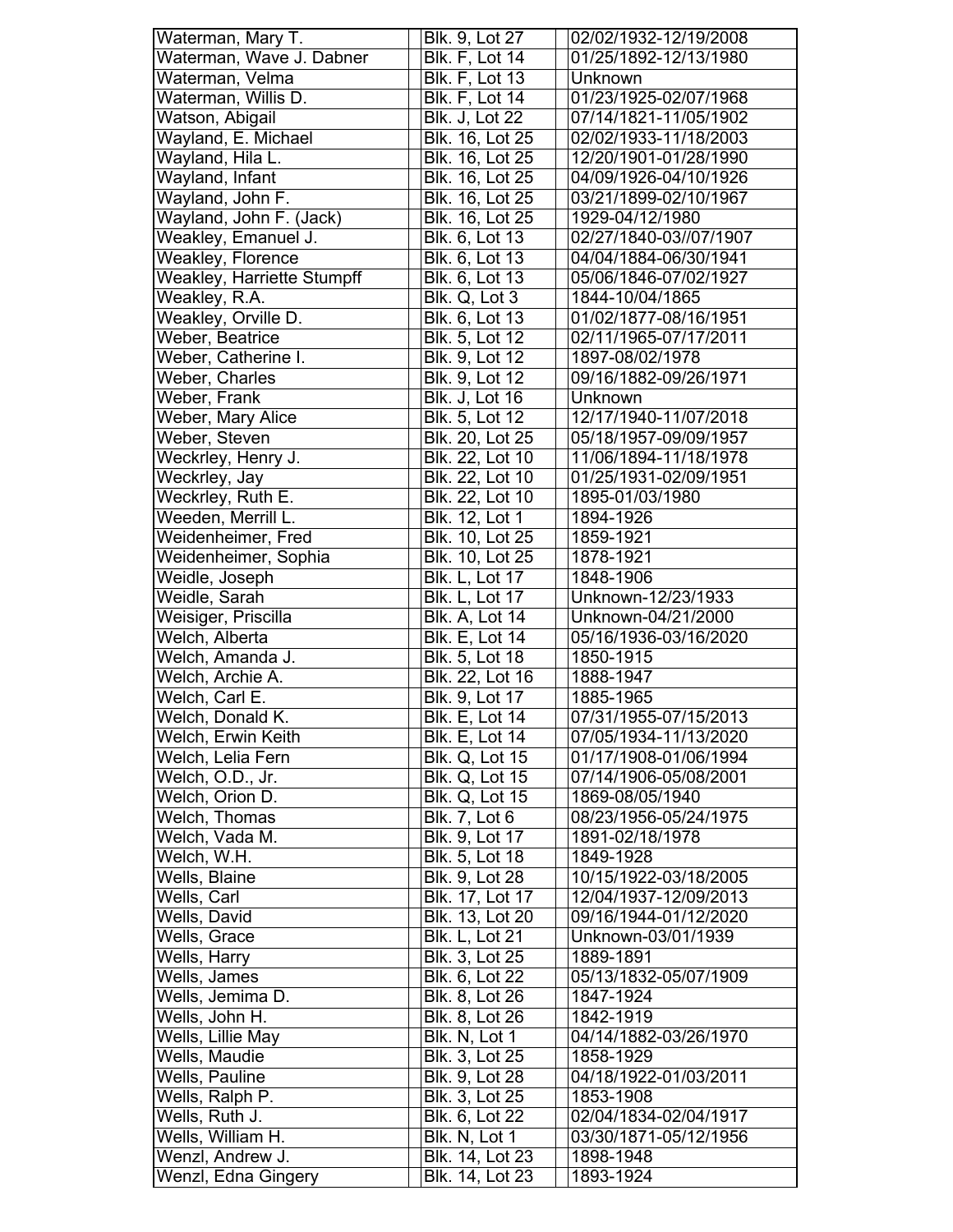| Wenzl, Loren A.                             | Blk. 14, Lot 23                       | 08/06/1939-06/05/1943        |
|---------------------------------------------|---------------------------------------|------------------------------|
| Werner, Ben                                 | <b>Blk. P. Lot 22</b>                 | Unknown-1935                 |
| Werner, Mrs. Ben (First)                    | <b>Blk. P, Lot 22</b>                 | Unknown                      |
| Werner, Mrs. Ben (Second)                   | <b>Blk. P, Lot 22</b>                 | Unknown-1930                 |
| Werner, Benjamin                            | $\overline{\mathsf{Blk}}$ . P, Lot 22 | Unknown                      |
| Werner, Bertha A.                           | <b>Blk. P. Lot 22</b>                 | 1874-1962                    |
| Werner, Edna Barbara                        | Blk. 16, Lot 24                       | 07/18/1912-04/20/1987        |
| Werner, Emma May                            | <b>Blk. K, Lot 25</b>                 | 1867-05/15/1896              |
| Werner, John Kenneth                        | Blk. 16, Lot 24                       | 12/04/1906-03/29/1979        |
| Werner, John                                | Blk. 16, Lot 24                       | 5/28/1934-12/07/2017         |
| Werner, Boy of Jake                         | <b>Blk. P, Lot 22</b>                 | Unknown                      |
| Werner, John G.                             | <b>Blk. P, Lot 22</b>                 | 1870-1945                    |
| Wertenberger, Flora                         | Blk. M, Lot 1                         | 1871-01/18/1956              |
| Wertenberger, G.B.                          | Blk. M, Lot 1                         | Unknown                      |
| Wertenberger, Mrs. G.B. (Sarah)             | Blk. M, Lot 1                         | 01/03/1826-03/29/1900        |
| Wertenberger, Ruby                          | Blk. M, Lot 1                         | 1900-10/30/1958              |
| Wertenberger, Wright                        | Blk. M, Lot 1                         | 1863-03/20/1932              |
| West, Alexander                             | Blk. H, Lot 2                         | 1836-12/18/1898              |
| West, Harriet E.                            | Blk. H, Lot 2                         | 1833-09/30/1887              |
| Westing, Agnes                              | Blk. 22, Lot 17                       | 12/17/1914-05/12/1998        |
|                                             |                                       | 1875-1948                    |
| <b>Westing, Alice</b>                       | Blk. 22, Lot 17                       |                              |
| <b>Westing, Donald James</b>                | Blk. 22, Lot 17                       | 02/02/1940-09/27/1983        |
| Westing, George                             | Blk. 22, Lot 17                       | 1871-1955                    |
| Westing, Wilbur B.                          | Blk. 22, Lot 17                       | 01/17/1913-06/28/1986        |
| Whetstine, Ada A.                           | <b>Blk. F, Lot 12</b>                 | 1877-03/09/1966              |
| Whetstine, E.G.                             | <b>Blk. N, Lot 18</b>                 | Unknown                      |
| Whetstine, Elias J.                         | <b>Blk. F, Lot 12</b>                 | 1867-1956                    |
| Whetstine, Emelia                           | <b>Blk. N, Lot 18</b>                 | 1815-05/07/1887              |
| Whetstine, Eva V.                           | <b>Blk. F, Lot 12</b>                 | 1898-12/28/1987              |
|                                             |                                       |                              |
| Whetstine, Lena                             | <b>Blk. N, Lot 18</b>                 | Unknown                      |
| <b>Whetstine, Mathias</b>                   | Blk. N, Lot 18                        | 1813-08/26/1895              |
| Whipkey, Charles M.                         | Blk. Q, Lot 11                        | 12/06/1885-05/25/1977        |
| <b>Whipkey, Elmer Baton</b>                 | Blk. 13, Lot 15                       | 12/30/1872-06/25/1934        |
| <b>Whipkey, Ellen</b>                       | Blk. 13, Lot 15                       | 02/22/1875-08/11/1953        |
| White, Anna P.                              | <b>Blk. 10. Lot 9</b>                 | 1863-1944                    |
| White, Catherine M.                         | Blk. 24, Lot 16                       | 1895-01/26/1979              |
| White, Cell                                 | <b>Blk. 10, Lot 9</b>                 | 1860-1951                    |
| White, Floyd R.                             | Blk. 24, Lot 16                       | 1896-1946                    |
| White, Harlan $\overline{T}$ .              | <b>Blk. P, Lot 13</b>                 | 1868-04/22/1873              |
| White, J.B.                                 | Blk. 10, Lot 9                        | 1865-1942                    |
| White, Leroy                                | <b>Blk. Q, Lot 22</b>                 | 1913-1913                    |
| White, Nancy E.                             | Blk. 10, Lot 9                        | 1871-1928                    |
| Whittet, Christine                          | <b>Blk. H, Lot 26</b>                 | 12/06/1851-10/02/1936        |
| Whittet, John A.                            | Blk. H, Lot 26                        | 08/22/1844-06/20/1932        |
|                                             |                                       | 05/28/1891-12/13/1951        |
| Whittet, Wm. G.                             | Blk. H, Lot 26                        |                              |
| Whittet, John                               | <b>Blk. H, Lot 26</b>                 | 1886-08/03/1886              |
| Wiemers, Alfred J.                          | Blk. 9, Lot 7                         | 01/27/1914-05/30/1997        |
| Wiemers, Leona                              | Blk. 9, Lot 7                         | 01/28/1920-03/20/2017        |
| Wiggans, Thelma R.                          | Blk. 10, Lot 1                        | 04/08/1921-01/29/2012        |
| Wiggans, William Harley                     | <b>Blk.</b> 10, Lot 1                 | 06/02/1917-03/01/1980        |
| Willbrant, Donald                           | Blk. 11, Lot 21                       | 03/08/1939-08/28/2007        |
| Wiley, Clara A.                             | Blk. M, Lot 4                         | 09/02/1883-11/29/1895        |
| Wiley, Frank                                | Blk. M, Lot 4                         | 12/31/1839-09/08/1914        |
| Wilkes, Elizabeth J.                        | Blk. L, Lot 14                        | 1847-1899                    |
| Wilkes, George H.                           | <b>Blk. L, Lot 14</b>                 | 1834-1917                    |
| Wilkes, Willie Charles                      | Blk. L, Lot 14                        | Unknown                      |
| Wilkinson, Arminda<br>Wilkinson, Bernice M. | Blk. 2, Lot 12<br>Blk. 13, Lot 18     | 1871-1931<br>1906-01/16/1977 |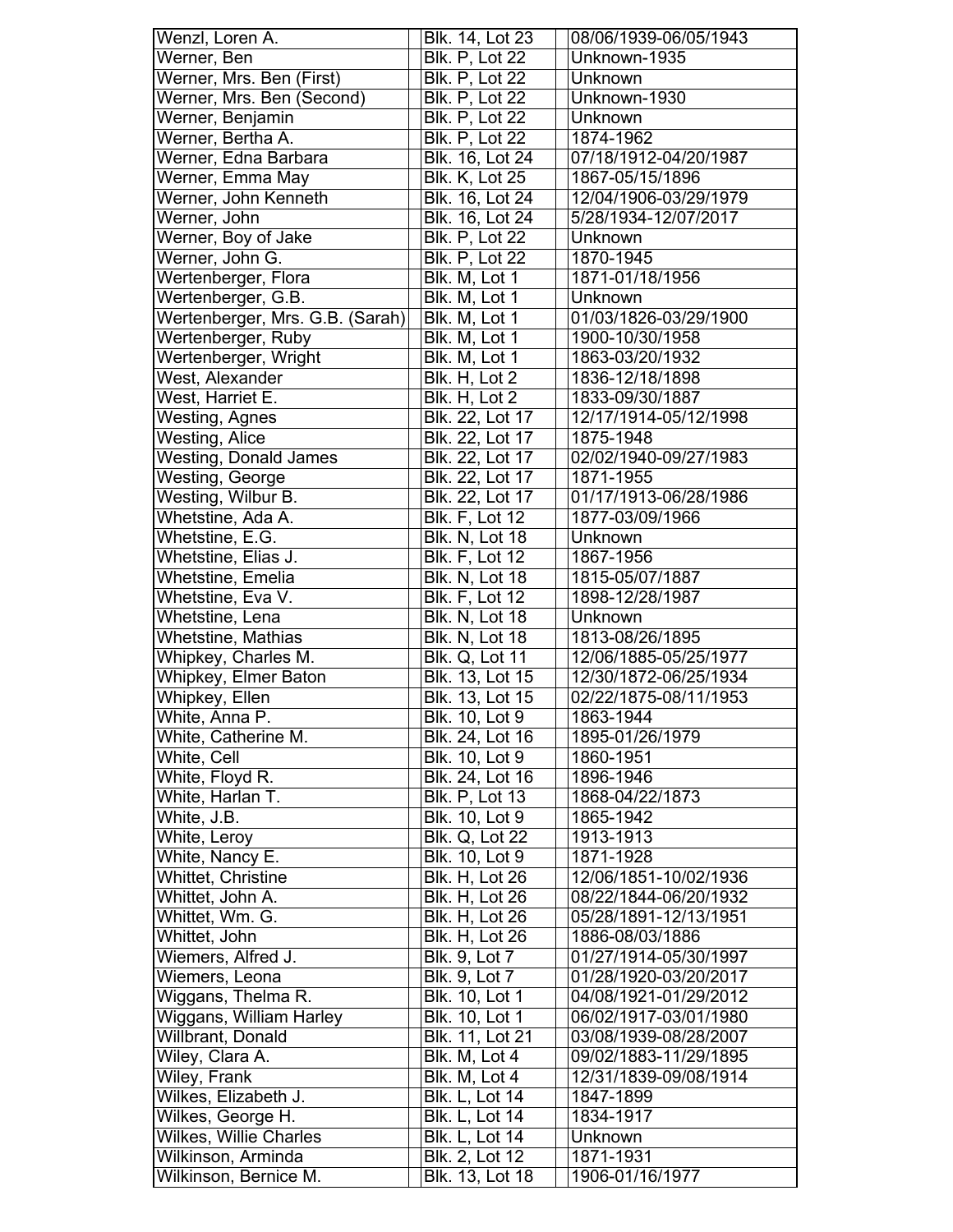| Wilkinson, Clyde M.               | <b>Blk. L, Lot 26</b> | 11/09/1898-01/02/1900 |
|-----------------------------------|-----------------------|-----------------------|
| <b>Wilkinson, Donald Ray</b>      | Blk. 2, Lot 12        | 03/05/1935-03/08/1935 |
| Wilkinson, Elizabeth K.           | Blk. 22, Lot 20       | 01/09/1960-01/09/1960 |
| Wilkinson, Ernest F.              | <b>Blk. 22, Lot 4</b> | 11/17/1891-06/08/1974 |
| Wilkinson, Florence Beggs         | Blk. 22, Lot 20       | 1893-1960             |
| Wilkinson, Francis "Kieth"        | Blk. 22, Lot 20       | 02/25/1919-03/31/1986 |
| Willkinson, George W.             | Blk. 2, Lot 12        | 1865-1939             |
| Wilkinson, Karen Kay              | Blk. 13, Lot 18       | 08/30/1942-12/17/2017 |
| Wilkinson, Kenneth                | Blk. 8, Lot 16        | 01/19/1916-06/23/1997 |
| Wilkinson, LeRoy                  | Blk. 22, Lot 20       | 1893-1967             |
| Wilkinson, Matilda                | Blk. 22, Lot 4        | 12/20/1896-07/15/1990 |
| Wilkinson, Myra B.                | Blk. 8, Lot 16        | 12/22/1912-04/18/2006 |
| Wilkinson, Ray E.                 | Blk. 13, Lot 18       | 01/01/1900-02/02/1968 |
| Wilkinson, Ronald Edward          | Blk. 13, Lot 18       | 9/07/1939-1/24/2020   |
| Willard, D.B.                     | Blk. 8, Lot 8         | 1831-1917             |
| Willard, Elizabeth H.             | Blk. 8, Lot 8         | 1834-1912             |
| Willbrandt, Jack Junior           | <b>Blk. 8, Lot 14</b> | 09/26/1919-05/13/1936 |
| Willbrandt, John H.               | <b>Blk. 8, Lot 14</b> | 1878-1960             |
| Willbrandt, Lanie                 | Blk. 20, Lot 24       | 03/27/1859-05/26/1933 |
| Willbrandt, Lewis                 | Blk. 20, Lot 24       | 06/20/1836-07/29/1915 |
| Willbrandt, Mary A.               | Blk. 20, Lot 24       | 1880-1959             |
| Willbrandt, Nellie                | Blk. 8, Lot 14        | 1889-1969             |
| Willbrandt, Walter R.             | <b>Blk. 9, Lot 9</b>  | 07/06/1905-11/19/1994 |
| Willbrant, Margaretie A. Stratton | Blk. 12, Lot 22       | 11/26/1910-05/13/1974 |
| Willbrant, Mrs. Arlie             | Blk. 12, Lot 23       | 1889-1929             |
| Willbrant, Ed                     | Blk. 12, Lot 23       | 1882-1949             |
| Willbrant, Mildred                | <b>Blk. 9, Lot 9</b>  | 02/12/1912-05/24/1967 |
| Willbrant, Paul D.                | Blk. 11, Lot 21       | 03/31/1925-03/16/1979 |
| Willbrant, Raymond                | <b>Blk. 9, Lot 9</b>  | 02/13/1934-06/15/1992 |
| Willey, Henry L.                  | <b>Blk. F, Lot 12</b> | Unknown-08/26/1889    |
| Williams, Alfred K.               | <b>Blk. K, Lot 23</b> | 09/25/1826-01/08/1894 |
| Williams, Anna L.                 | <b>Blk. 18, Lot 7</b> | 1883-1954             |
| Williams, Boaz W.                 | <b>Blk. Q, Lot 16</b> | Unknown-02/23/1880    |
| Williams, Clara                   | Blk. 6, Lot 23        | 12/31/1917-04/16/1977 |
| Williams, Clarence L.             | Blk. 18, Lot 7        | 1879-1951             |
| Williams, Edgar W.                | Blk. 22, Lot 8        | 12/13/1904-01/31/1983 |
| Williams, Emerson                 | <b>Blk. Q, Lot 16</b> | Unknown-10/31/1870    |
| Williams, Everett                 | Blk. 22, Lot 8        | 12/09/1928-06/16/1993 |
| Williams, Gertrude                | Blk. 22, Lot 8        | 07/02/1906-04/15/1995 |
| Williams, Harold L.               | Blk. 13, Lot 13       | 05/17/1906-03/30/1998 |
| Williams, Hattie M.               | <b>Blk. Q, Lot 16</b> | Unknown-08/31/1882    |
| Williams, Howard                  | Blk. 6, Lot 23        | 06/13/1911-12/08/1990 |
| Williams, Jane                    | <b>Blk. N, Lot 20</b> | 1864-1945             |
| Williams, Janice                  | Blk. 13, Lot 6        | 10/22/1940-12/27/2021 |
| Williams, John                    | <b>Blk. N, Lot 20</b> | 1817-1899             |
| Williams, Lucinda J.              | Blk. Q, Lot 16        | Unknown-01/23/1905    |
| Williams, Mary Ann                | Blk. N, Lot 20        | 1816-1889             |
| Williams, Mary K.                 | <b>Blk. K, Lot 23</b> | 1875-04/09/1900       |
| Williams, Mary S.                 | <b>Blk. K, Lot 23</b> | 06/06/1832-08/08/1901 |
| Williams, Walter                  | <b>Blk. N, Lot 20</b> | 07/30/1858-03/24/1933 |
| Williamson, Arthur                | Blk. 12, Lot 4        | 1885-1959             |
| Williamson, Brinton W.            | Blk. 14, Lot 14       | 1878-1943             |
| Williamson, Dr. Charles           | Blk. O, Lot 4         | 1824-1916             |
| Williamson, Clara                 | Blk. 12, Lot 4        | 05/29/1882-01/30/1981 |
| Williamson, Rev. DeWitt C.        | Blk. 12, Lot 4        | 1878-1947             |
| Williamson, Elmer                 | Blk. 10, Lot 24       | 1888-1957             |
| Williamson, Ethel Skinner         | Blk. 10, Lot 24       | 1888-1955             |
| Williamson, Helen                 | Blk. 12, Lot 4        | 1892-1920             |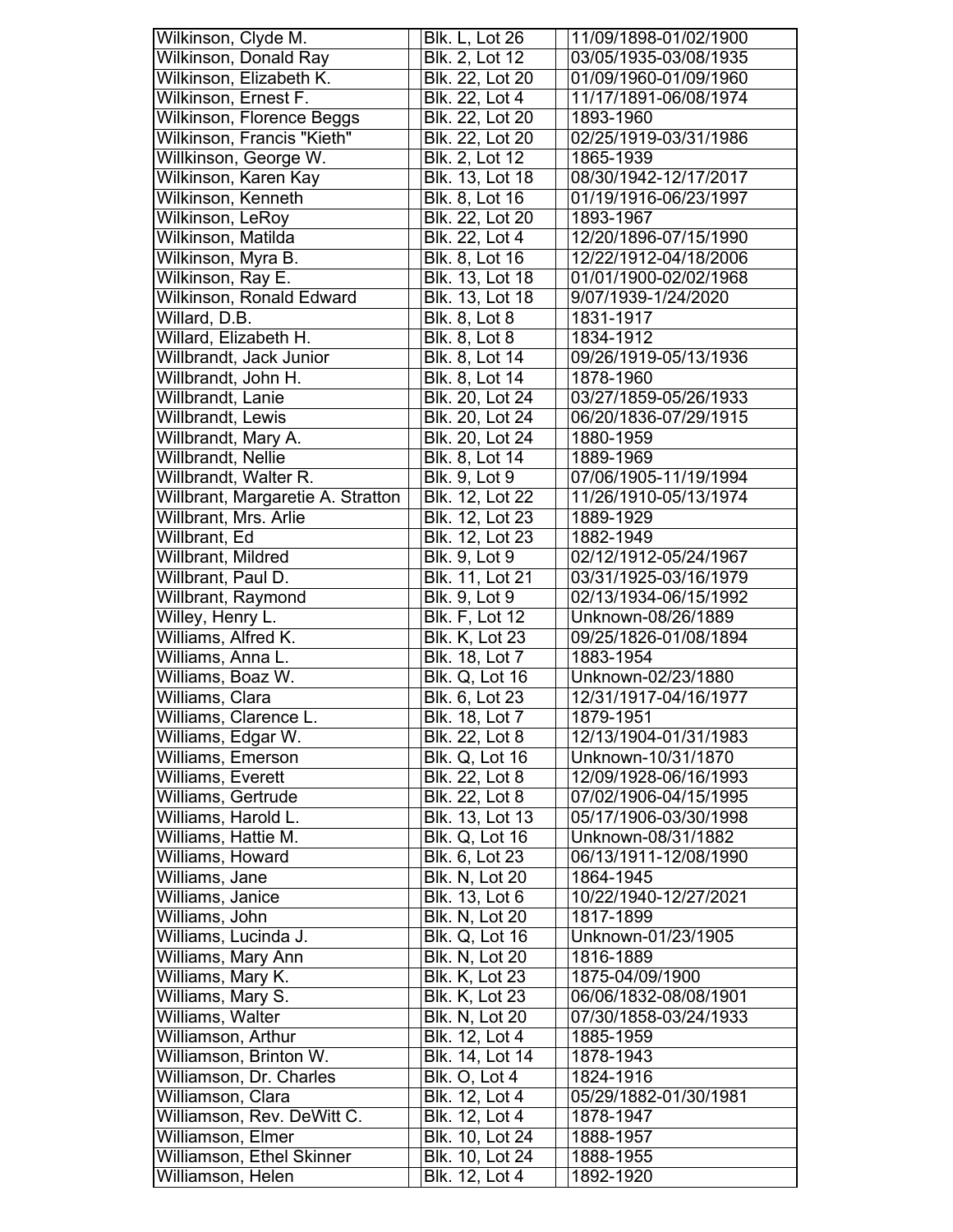| Williamson, Horace H.             | Blk. I, Lot 6                    | 08/08/1848-05/29/1883                          |
|-----------------------------------|----------------------------------|------------------------------------------------|
| Williamson, Jacob P.              | Blk. 12, Lot 4                   | 1849-1927                                      |
| Williamson, James A.              | Blk. 10, Lot 24                  | 1861-1945                                      |
| Williamson, Julia A.              | Blk. 10, Lot 24                  | 1866-1920                                      |
| Williamson, Laura                 | Blk. 14, Lot 14                  | 1888-1969                                      |
| Williamson, Lillian J.            | Blk. 12, Lot 4                   | 1880-1947                                      |
| Williamson, Rachel King           | <b>Blk. 8, Lot 3</b>             | 1874-1964                                      |
| Williamson, Sarah E.              | Blk. 12, Lot 4                   | 1853-1920                                      |
| Williamson, Sarah Ann             | Blk. O, Lot 4                    | 1837-1921                                      |
| Willyard, Pearl Mosteller         | <b>Blk. P. Lot 24</b>            | 07/06/1904-07/13/1991                          |
| Wilsey, Anna C.                   | Blk. 14, Lot 11                  | 1884-10/22/1979                                |
| Wilsey, Blanche                   | <b>Blk. 14, Lot 11</b>           | 1888-1941                                      |
| Wilsey, Lloyd H.                  | Blk. 14, Lot 11                  | 1882-1940                                      |
| Wilsey, Mary Irene                | Blk. 14, Lot 11                  | 1857-1917                                      |
| Wilsey, Melvin J. Jr.             | Blk. 14, Lot 11                  | 1853-1933                                      |
| Wilson, Arthur                    | <b>Blk. E, Lot 19</b>            | 09/26/1888-06/09/1965                          |
| Wilson, B.L.                      | Blk. 3, Lot 13                   | 1864-1917                                      |
| Wilson, Bart S.                   | Blk. 12, Lot 12                  | 1851-1929                                      |
| Wilson, Beatrice H.               | Blk. 8, Lot 18                   | 1898-1949                                      |
| Wilson, Bertha B. Polleet         | <b>Blk. 8, Lot 18</b>            | 1887-1952                                      |
|                                   | Blk. 8, Lot 18                   | 1883-1955                                      |
| Wilson, Carl F.                   |                                  |                                                |
| Wilson, Ella                      | Blk. 8, Lot 18                   | 11/12/1859-02/08/1945                          |
| Wilson, Emily                     | <b>Blk. E, Lot 23</b>            | Unknown-09/01/1899                             |
| Wilson, Eunice A.                 | Blk. 7, Lot 15                   | 10/19/1897-10/21/1970                          |
| Wilson, Fern                      | <b>Blk. 2, Lot 4</b>             | Unknown-05/14/1988                             |
| Wilson, Francelia                 | Blk. 12, Lot 12                  | 1853-1914                                      |
| Wilson, George                    | Blk. 3, Lot 23                   | 1848-1918                                      |
| Wilson, Gregory                   | Blk. 13, Lot 27                  | 01/05/1953-09/17/2003                          |
| Wilson, H.R.                      | Blk. 8, Lot 18                   | 04/25/1854-12/02/1912                          |
|                                   |                                  |                                                |
| Wilson, Harry                     | Blk. 5, Lot 16                   | Unknown-09/21/1922                             |
| Wilson, Infant Daughter of W.E.   | Blk. 2, Lot 3                    | 11/24/1901-11/24/1901                          |
| Wilson, Jessie Mae                | Blk. 8, Lot 18                   | 07/30/1921-05/18/1987                          |
| Wilson, John. E. Jr.              | <b>Blk. 8, Lot 18</b>            | 1928-1949                                      |
| Wilson, John F.                   | Blk. 8, Lot 18                   | 1896-1949                                      |
| Wilson, Lura E.                   | <b>Blk. E, Lot 19</b>            | 08/03/1892-02/27/1963                          |
| Wilson, Lydia A.                  | Blk. 3, Lot 23                   | 1850-1920                                      |
| Wilson, Mary "Mahaley"            | Blk. 12, Lot 12                  | 1811-1903                                      |
| Wilson, Mary B.                   | <b>Blk. R, Lot 13</b>            | 1850-10/12/1879                                |
| Wilson, Maude                     | <b>Blk. 3, Lot 13</b>            | Unknown-1878                                   |
| Wilson, Minnie May                | Blk. 14, Lot 7                   | 1869-1950                                      |
| Wilson, M.S.                      | Blk. 12, Lot 12                  | 1812-1852                                      |
| Wilson, Neva Maud                 | Blk. 3, Lot 13                   | 08/05/1902-02/06/1907                          |
|                                   | Blk. 8, Lot 18                   |                                                |
| Wilson, Paul H.                   |                                  | 02/22/1919-07/10/1989                          |
| Wilson, Raymond M.                | Blk. 14, Lot 7                   | 1905-1971                                      |
| Wilson, Roy                       | Blk. 7, Lot 15                   | 08/02/1885-04/28/1969                          |
| Wilson, Sarah E.                  | Blk. 3, Lot 23                   | 1882-1919                                      |
| Wilson, Virginia Lee              | Blk. 14, Lot 7                   | 1911-1959                                      |
| Wilson, Wm. H.                    | Blk. 2, Lot 4                    | 09/18/1890-04/28/1935                          |
| Wilson, Wm. J.                    | Blk. 14, Lot 7                   | 1861-1920                                      |
| Windhorst, Anna Margreth          | Blk. 12, Lot 6                   | 1851-1930                                      |
| Windhorst, Cora A.                | Blk. 12, Lot 6                   | 1886-1920                                      |
| Windhorst, Ellen                  | Blk. 5, Lot 26                   | 05/15/1874-11/03/1954                          |
| Windhorst, J.P.                   | Blk. 12, Lot 6                   | 1877-1943                                      |
| Windhorst, Jonathan               | <b>Blk. 12, Lot 6</b>            | 1845-1912                                      |
| Windhorst, Lillie Froehlich       | <b>Blk. L, Lot 12</b>            | 1886-10/24/1968                                |
| Windhorst, Viola J. Potter        | Blk. 2, Lot 6                    | 04/21/1872-05/01/1957                          |
| Windhorst, Wm.<br>Wingo, Karen R. | Blk. 5, Lot 26<br>Blk. 11, Lot 3 | 10/11/1875-01/23/1943<br>11/23/1962-09/08/2014 |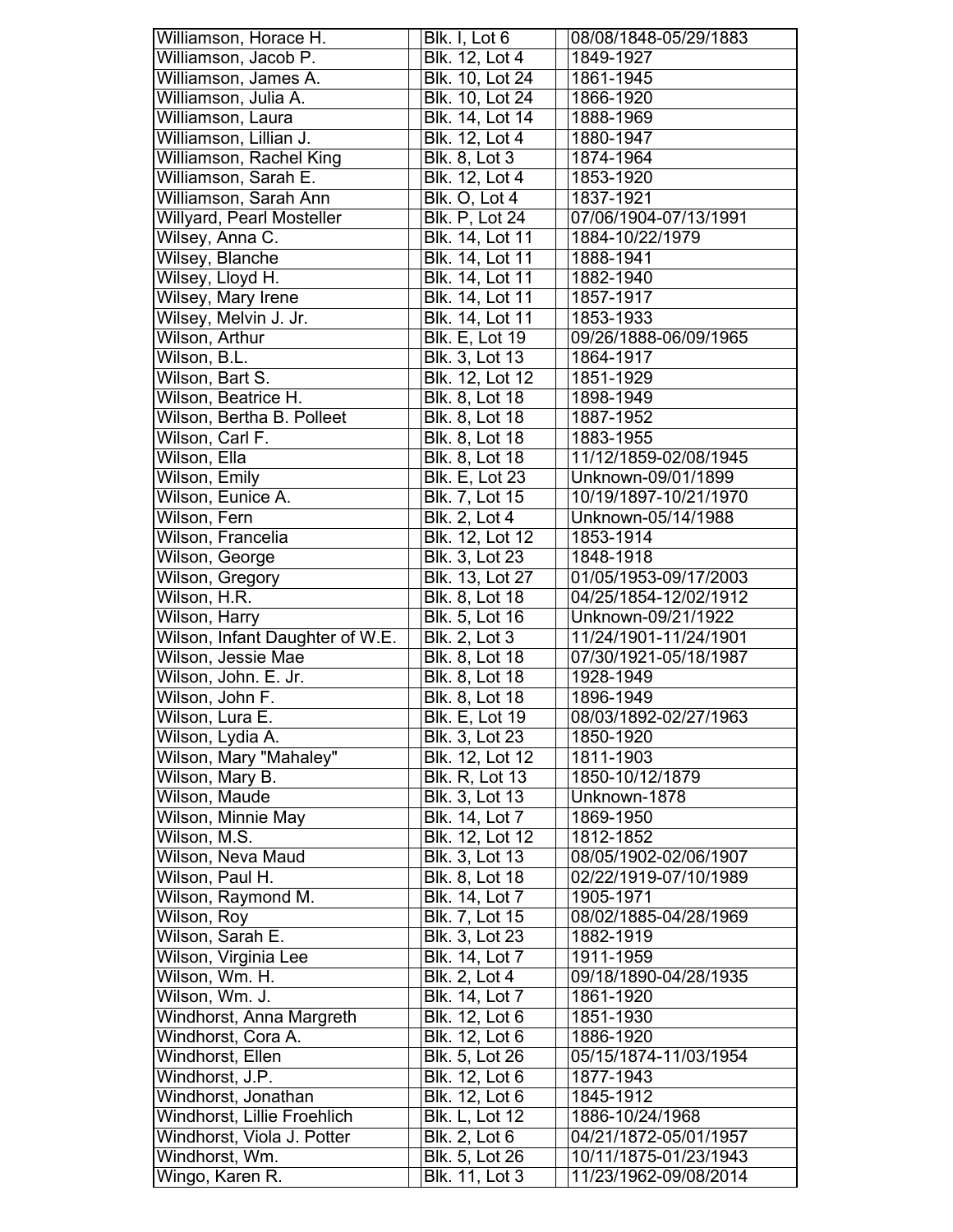| Winson, Hattie E.         | Blk. 6, ot 23          | 09/25/1867-05/08/1909 |
|---------------------------|------------------------|-----------------------|
| Wise, Ellen B.            | <b>Blk. 10, Lot 23</b> | 1859-1920             |
| Wise, James               | Blk. 10, Lot 23        | 1854-1921             |
| Wise, Marjorie M.         | Blk. 10, Lot 23        | Unknown-07/06/1921    |
| Wisner, Charley A.        | Blk. G, Lot 8          | 1879-11/08/1891       |
| Wisner, Susie S.          | Blk. G, Lot 8          | 1860-08/24/1881       |
| Wohlers, Jacob M.         | Blk. 9, Lot 24         | 03/25/1982-12/14/1985 |
| Wohletz, Lillian M.       | Blk. 11, Lot 19        | 1909-01/1990          |
| Wohlgemuth, Alfred H.     | Blk. E, Lot 3          | Unknown-08/09/1891    |
| Wohlgemuth, Barbara J.    | Blk. 12, Lot 11        | 07/21/1927-12/01/2003 |
| Wohlgemuth, Edward        | <b>Blk. 12, Lot 11</b> | 11/11/1921-02/01/2013 |
| Wohlgemuth, Elmer         | Blk. O, Lot 3          | 1897-1936             |
| Wohlgemuth, Elizabeth C.  | Blk. E, Lot 3          | 1865-1961             |
| Wohlgemuth, Charlie       | Blk. 20, Lot 26        | 08/08/1894-10/06/1937 |
| Wohlgemuth, Harold Marvin | Blk. O, Lot 3          | 10/03/1926-10/05/1926 |
| Wohlgemuth, Ida Mae       | Blk. E, Lot 3          | 1886-1945             |
| Wohlgemuth, Jacob T.      | Blk. E, Lot 3          | 1863-1950             |
| Wohlgemuth, Micheal S.    | Blk. O, Lot 3          | 11/27/1951-11/28/1951 |
| Wohlgemuth, Ruby E.       | Blk. 20, Lot 26        | 12/02/1893-08/10/1962 |
| Wolf, Mrs.                | Blk. 3, Lot 18         | Unknown-11/29/1922    |
| Wolf, Franklin            | <b>Blk. F, Lot 15</b>  | 08/29/1834-05/04/1913 |
| Wolf, Joanna C.           | <b>Blk. F, Lot 15</b>  | 03/25/1838-01/04/1920 |
| Wolf, Joseph S.           | <b>Blk. F, Lot 15</b>  | 07/21/1860-12/03/1924 |
| Wolf, Margaret F.         | Blk. L, Lot 9          | 1904-1958             |
| Wolf, Virgil M.           | <b>Blk. F, Lot 15</b>  | 1877-1894             |
| Wood, Ora M. Penney       | Blk. 5, Lot 14         | 03/31/1873-10/08/1966 |
| Woodcock, Alice           | Blk. 18, Lot 7         | 1881-1929             |
| Woodcock, Donald          | <b>Blk. M, Lot 22</b>  | 07/14/1944-05/15/2020 |
| Woodcock, Fannie          | Blk. M, Lot 22         | 1840-08/12/1902       |
| Woodcock, George          | Blk. M, Lot 22         | 1832-1912             |
| Woodcock, Harvey          | Blk. 18, Lot 7         | 1869-1951             |
| Woodcock, Lizzie Nemitz   | Blk. M, Lot 22         | 1860-1951             |
| Woodcock, Louiza M.       | Blk. 18, Lot 7         | 07/11/1939-07/11/1939 |
| <b>Woodcock, Thomas</b>   | Blk. M, Lot 22         | 1874-1897             |
| Woodcock, Walter H.       | <b>Blk. 18, Lot 7</b>  | 08/20/1911-05/05/1982 |
| Woodcock, Wilma           | Blk. 18, Lot 7         | 10/26/1921-01/11/2018 |
| Woods, David C.           | <b>Blk. 9, Lot 20</b>  | 1900-03/27/1977       |
| Woods, Jessie I.          | Blk. 9, Lot 20         | 01/11/1907-03/06/2002 |
| Woods, Jimmie             | <b>Blk. 9, Lot 8</b>   | 07/11/1930-07/21/2014 |
| Woods, Luella             | <b>Blk 9, Lot 3</b>    | 11/23/1932-04/20/2016 |
| Woodward, Gertrude E.     | Blk. 9, Lot 11         | 1903-1968             |
| Woodward, Karle L.        | Blk. 9, Lot 11         | 1933-1951             |
| Woodward, Melvin          | Blk. 9, Lot 11         | 1925-1926             |
| Woodward, Reuben A.       | Blk. 9, Lot 11         | 1899-07/23/1979       |
| Woolard, Mary Lou         | Blk. 15, Lot 12        | 04/15/1933-11/11/2014 |
| Woolen, Shirley L.        | Blk. 15, Lot 15        | 03/16/1921-06/06/2007 |
| Woolf, Aaron              | <b>Blk. P, Lot 25</b>  | Unknown               |
| Worley, James T.          | <b>Blk. C, Lot 26</b>  | 09/02/1841-06/05/1901 |
| Worschow, Herman C.       | <b>Blk. F, Lot 20</b>  | 1879-1960             |
| Worschow, Ruby            | <b>Blk. F, Lot 20</b>  | 08/10/1881-11/17/1971 |
| Worschow, William         | Blk. P, Lot 22         | Unknown-1930          |
| Wright, Enid Hackney      | Blk. 8, Lot 20         | 1873-1938             |
| Wright, George A.         | Blk. 8, Lot 20         | 1865-1948             |
| Writebol, Albert          | Blk. 20, Lot 19        | 1865-1955             |
| Writebol, Charlie         | Blk. 20, Lot 19        | 10/15/1913-10/24/1944 |
| Writebol, Francis         | Blk. 20, Lot 19        | 1872-04/26/1954       |
| Writebol, Norman L.       | Blk. 10, Lot 6         | Unknown-08/17/1935    |
| Wurtz, Louis C.           | <b>Blk. 7, Lot 7</b>   | 10/28/1897-03/01/1986 |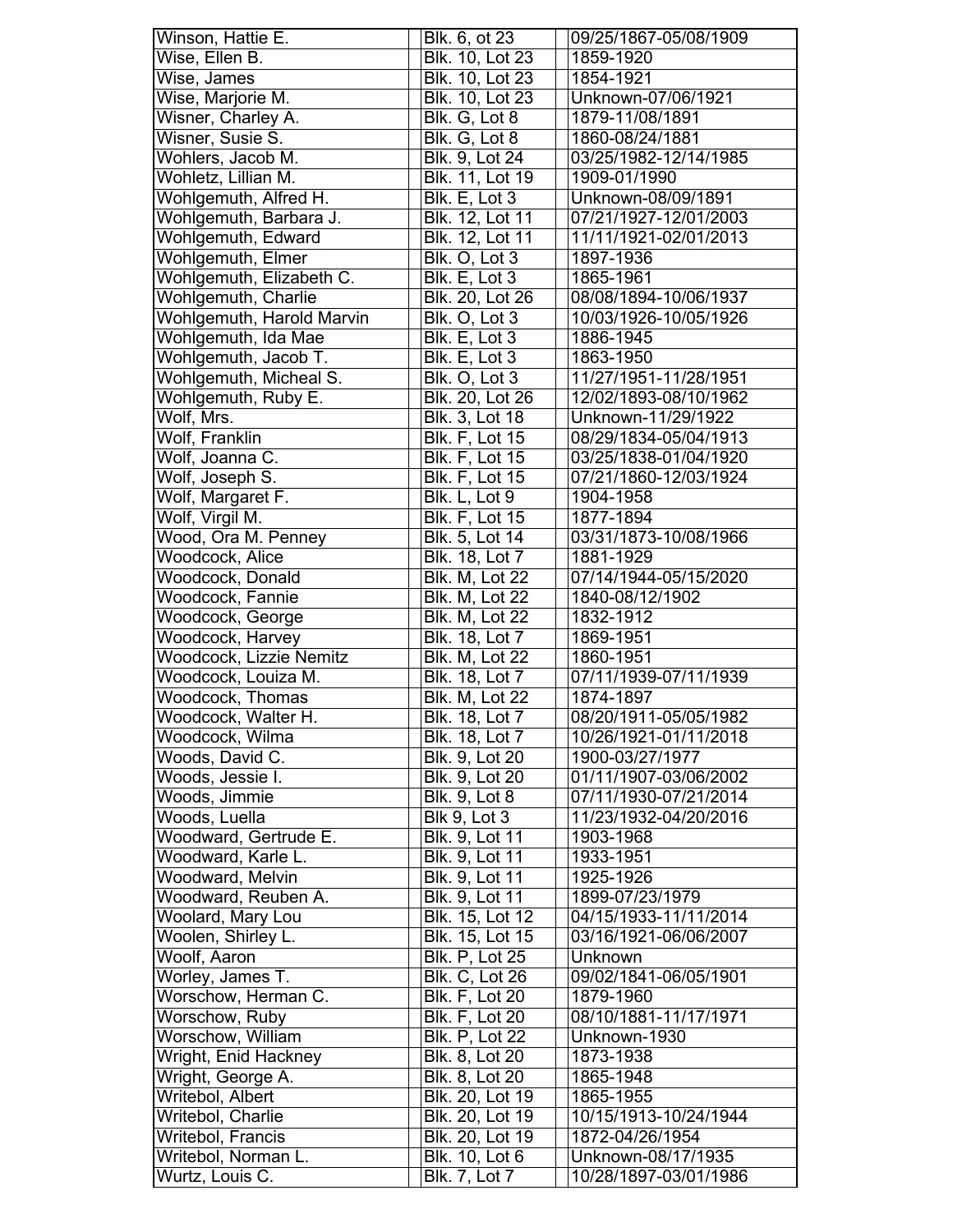| Wurtz, Blanche             | <b>Blk. 7, Lot 7</b>                      | 05/27/1900-03/03/1979 |
|----------------------------|-------------------------------------------|-----------------------|
| Wylie, E.P.                | <b>Blk. Q, Lot 19</b>                     | 01/28/1808-01/12/1874 |
| Wylie, Edwin T.            | <b>Blk. O, Lot 24</b>                     | 1834-1904             |
| Wylie, Emiline             | <b>Blk. Q, Lot 19</b>                     | 12/15/1842-06/03/1857 |
| Wylie, George R.           | <b>Blk. Q, Lot 19</b>                     | 02/14/1848-01/01/1923 |
| Wylie, Grace G.            | <b>Blk. A, Lot 16</b>                     | 1881-1960             |
| Wylie, Harriet P.          | <b>Blk. Q, Lot 19</b>                     | 01/06/1811-05/25/1898 |
| Wylie, James R.            | Blk. 10, Lot 18                           | 06/11/1872-09/13/1955 |
| Wylie, Lydia               | <b>Blk. O, Lot 24</b>                     | 1833-1921             |
| Wylie, Maude M.            | Blk. 10, Lot 18                           | 07/02/1881-12/17/1978 |
| Wylie, Sarah               | <b>Blk. Q, Lot 19</b>                     | 07/29/1802-09/14/1876 |
| Yoder, Anna B.             | Blk. 14, Lot 6                            | 06/03/1868-02/24/1941 |
| Yoder, Bess V. Smith       | Blk. 14, Lot 6                            | 04/22/1887-12/16/1971 |
| Yoder, Frank A.            | Blk. 14, Lot 6                            | 05/01/1883-10/23/1955 |
| Yoder, Frank Simon         | <b>Blk. 14, Lot 6</b>                     | 10/13/1920-11/11/1920 |
| Yoder, Joseph Henry        | <b>Blk. 12, Lot 18</b>                    | 09/06/1852-03/26/1931 |
| Yoder, Roydon B.           | Blk. 12, Lot 18                           | 11/29/1885-12/09/1918 |
| Yoder, Simon T.            | Blk. 14, Lot 6                            | 05/03/1851-06/21/1941 |
| Yoder, Septima Ida         | Blk. 12, Lot 18                           | 04/10/1856-09/26/1922 |
| Yound, Emmett              |                                           | 11/16/1911-03/11/1990 |
| Yound, Myrtle A.           | Blk. 18, Lot 17<br><b>Blk. 18, Lot 17</b> | 03/19/1910-02/25/2002 |
| Young, Alla                | Blk. 9, Lot 18                            | 12/31/1927-05/18/1995 |
| Young, Alvin A.            | <b>Blk. G, Lot 11</b>                     | 1851-05/24/1888       |
| Young                      |                                           | Unknown-04/07/1903    |
|                            | Blk. E, Lot 6                             |                       |
| Young, Augusta M.          | Blk. E, Lot 6                             | 1868-1946             |
| Young, Bernhart C.         | Blk. 16, Lot 26                           | 10/05/1874-06/05/1936 |
| Young, Charles E.          | Blk. E, Lot 6                             | 1861-1921             |
| Young, Elsie M.            | Blk. 12, Lot 19                           | 02/06/1890-10/18/1975 |
| Young, Francis, Marion     | Blk. 6, Lot 18                            | 07/14/1911-02/26/1979 |
| Young, George M.           | Blk. 16, Lot 26                           | 06/10/1901-01/07/1955 |
| Young, Grace H.            | Blk. 16, Lot 26                           | 12/10/1874-05/29/1971 |
| Young, Grace Z. Johnston   | Blk. L, Lot 21                            | 1824-1911             |
| Young, Harry H.            | <b>Blk. 16, Lot 26</b>                    | 07/18/1886-07/16/1951 |
| Young, Julia Ann           | Blk. 6, Lot 18                            | 12/26/1872-11/27/1941 |
| Young, Lambert             | <b>Blk.</b> 9, Lot 18                     | 07/07/1904-12/20/1972 |
| Young, Mary S.             | <b>Blk. G, Lot 11</b>                     | 1852-11/25/1936       |
| Young, Mary Graham         | <b>Blk. G, Lot 11</b>                     | 1819-06/07/1891       |
| Young, Newton E.           | <b>Blk. G, Lot 11</b>                     | 1878-03/05/1880       |
| Young, Sidney L.           | Blk. 12, Lot 19                           | 01/30/1885-09/06/1980 |
| Young, Thompson S.         | Blk. 6, Lot 18                            | 05/25/1875-10/15/1957 |
| Young, Violet F.           | Blk. 16, Lot 26                           | 12/03/1899-12/08/1989 |
| Young, Walter S.           | Blk. 12, Lot 19                           | 1909-1956             |
| Young, William             | <b>Blk. G, Lot 11</b>                     | 1818-08/08/1907       |
| Zabokrtsky, Anna           | Blk. 22, Lot 22                           | 1868-1952             |
| Zabokrtsky, Betty Jean     | Blk. 22, Lot 24                           | 01/14/1933-03/20/2013 |
| Zabokrtsky, Charles        | Blk. 22, Lot 20                           | 03/25/1896-03/28/1955 |
| Zabokrtsky, Donald         | Blk. 22, Lot 22                           | 06/21/1945-01/20/2019 |
| Zabokrtsky, Duane C.       | Blk. 22, Lot 20                           | 08/28/1924-03/30/2002 |
| Zabokrtsky, Edwin L.       | Blk. 22, Lot 22                           | 06/04/1904-09/30/1956 |
| Zabokrtsky, Guila          | Blk. 22, Lot 20                           | 04/27/1902-02/02/1998 |
| Zabokrtsky, Laveta         | <b>Blk. 7, Lot 9</b>                      | 11/20/1909-08/01/1994 |
| Zabokrtsky, LeRoy J.       | Blk. 22, Lot 24                           | 05/30/1931-03/12/1996 |
| Zabokrtsky, Lucille        | Blk. 22, Lot 24                           | 04/22/1938-02/12/2018 |
| Zabokrtsky, Rudolph "Rudy" | <b>Blk. 7, Lot 9</b>                      | 07/18/1906-02/05/1989 |
| Zeibig, Earnest            | <b>Blk. E, Lot 17</b>                     | 12/14/1918-04/03/1965 |
| Zeek, James Richard        | Blk. 22, Lot 11                           | 12/11/1958-12/12/1958 |
| Zenger, Michael L.         | Blk. 13, Lot 26                           | 06/29/1952-10/11/2016 |
| Zugg, Birde B.             | Blk. 14, Lot 13                           | 1877-1952             |